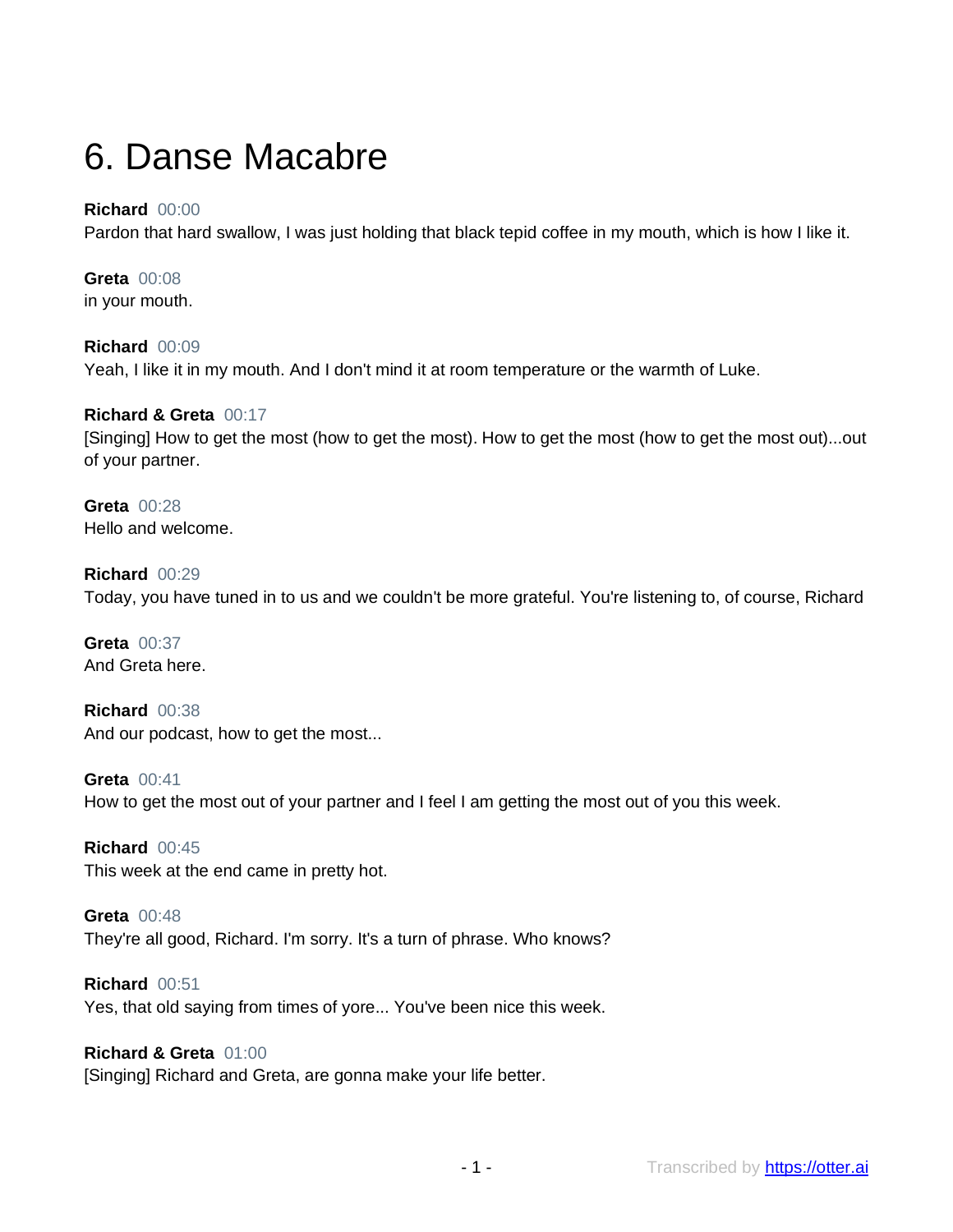#### **Richard** 01:06

Let's look at our first item. Yeah, how was your morning Greta.

#### **Greta** 01:10

I woke up alone. Because Richard, he's been spending a couple of days away, in order that we get the most out of each other. We enjoy missing each other. And we enjoy phone sex.

#### **Richard** 01:23

Oh, the passion flies, you know, and it's you could turn the heat on... on the hob under a cast iron skillet, and it might take some time to heat. But this, these text messages are more like fire under a walk. Where in seconds. It is hot. And the oil is boiling in the sound of the snap peas, when they hit it, sizzles and crackles. So, I mean, that's how it is for me anyway. A couple of those messages you sent to me I could have hammered a nail into the goddamn wall with this...ah... I won't say it but I think you know what I'm talking about. Hard on....Oh, I feel like I've said too much.

#### **Greta** 02:10

No, forgive me for being quiet. I said nothing.

## **Richard** 02:13 Yeah.

**Greta** 02:14 And caused you to doubt yourself and I'm sorry.

## **Richard** 02:16 It's this tenderness. You know, that makes our relationship last.

**Greta** 02:20 Yeah. thin skin...caressed gently.

**Richard** 02:25 Yeah, still causes pain.

#### **Guitar strumming** 02:26

## **Greta** 02:35 Now we can go on to our next section. Richard, would you like to introduce that?

#### **Richard** 02:39

Yes, yes, I would. The next section is called the surprise section. And Greta, I have collected a surprise for you. And, how are we going to do this? I don't know. You're going to need to close your eyes.

**Greta** 02:58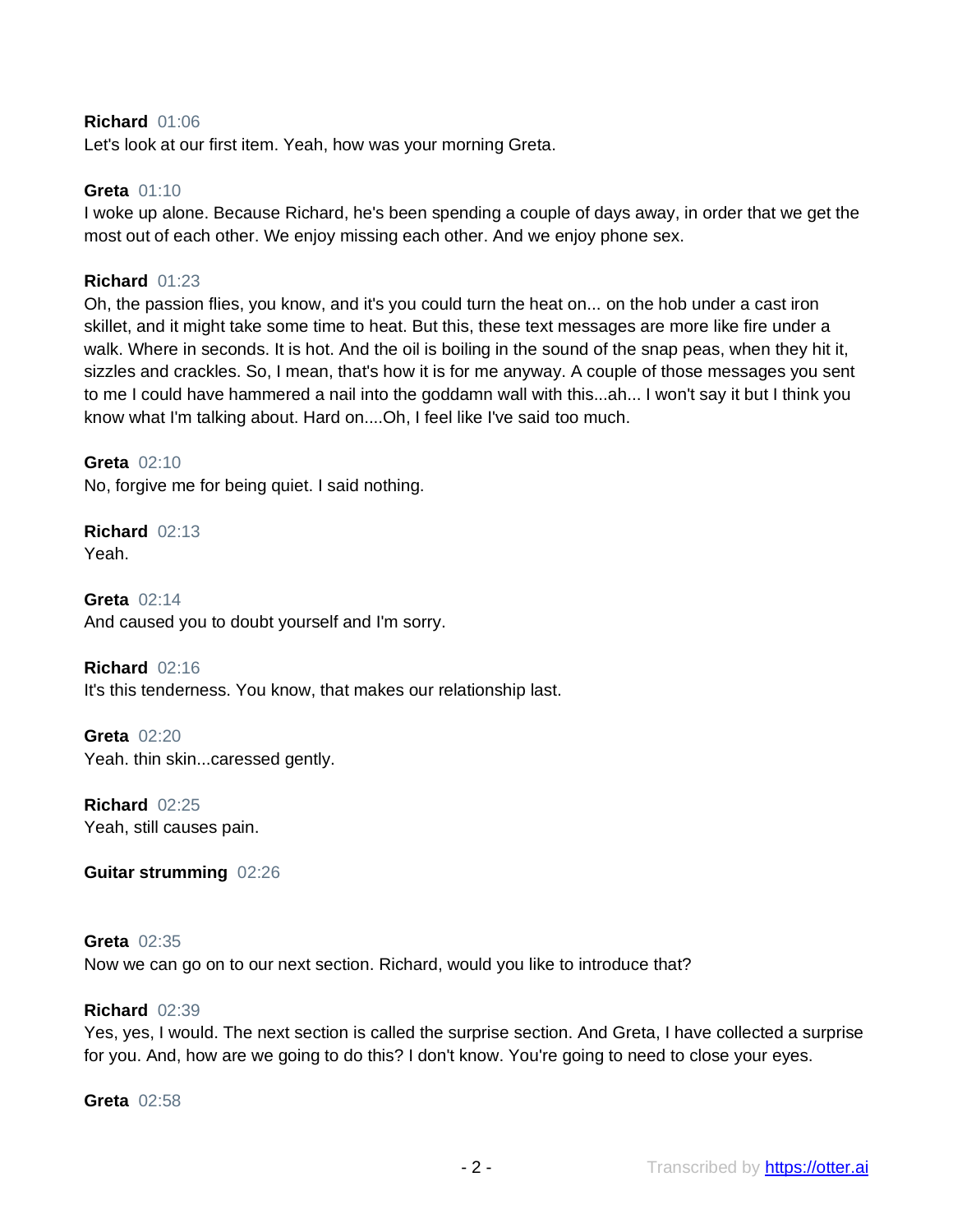Okay.

**Richard** 02:59 Okay. And I think we can stay where we are. But you really got to not cheat. Okay.

**Greta** 03:04 Okay. My eyes are closed. I'm not cheating.

## **Richard** 03:07

Okay. So this this section, the surprise that I have for you is, what is that sound? And I've got with me a rucksack. Oh, with some various items of different sounds. The first sound don't bother, it's just the zip. But it might clue you into an auditory realm.

## **Greta** 03:28

It's a great relief to remove one sense. You know, we have so many.

## **Richard** 03:33

Okay, so here's your first sound. [Richard plays a sound]

#### **Greta** 03:40

Well, it sounds like you're running your fingernail over it of tensile abrasive line of bristles. So it could be a nailbrush?

#### **Richard** 03:49

Well, it could be. It's not But, ah, et us ask what the sound makes you feel?

#### **Greta** 03:59

It makes me feel a little itchy. You know? Like I'm brushing skin with a wire toothbrush,

#### **Richard** 04:06

Right? Would you like to know what the sound origin is?

## **Greta** 04:10

Yeah.

## **Richard** 04:11 This is a oddly shaped Rubik's cube that you gifted me some time ago.

**Greta** 04:16 Oh, I never would have known that.

**Richard** 04:18 I'm twisting and turning it.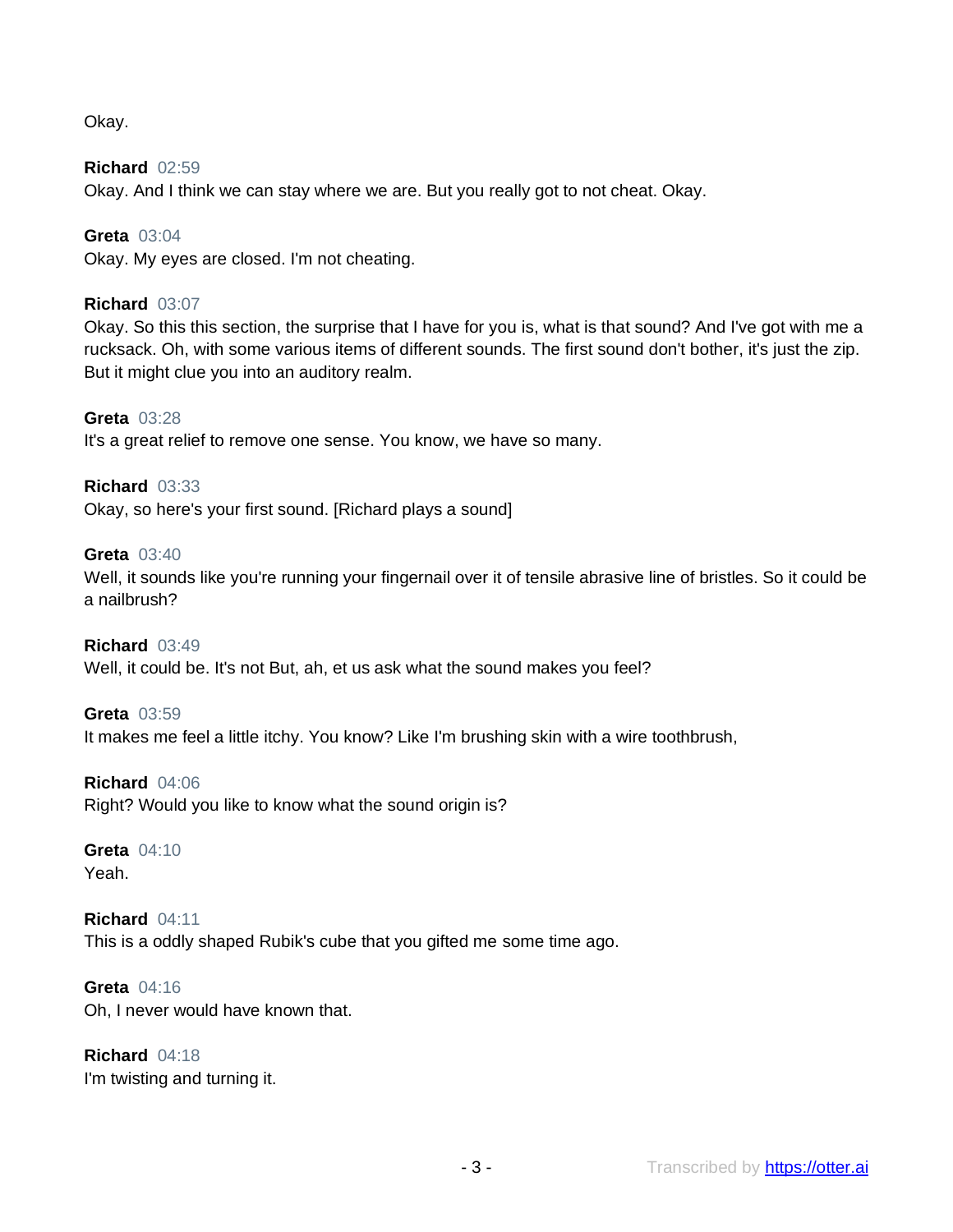## **Greta** 04:20

Oh, isn't that nicer? Oh yes, because that brillo was abrasive to my skin. Yes. Interesting. The subconscious that I'm so easily scratched.

#### **Richard** 04:30

Yes. Yes. Your sound...riddle me this. What is this sound? [Spraying sound] Oh, God. Yes. Would you like to hear it again?

**Greta** 04:42 Yeah [spraying sound]. I am pretty sure smell comes with that sound. I am ready to smell your deodorant. Richard, but I can't that. That sounds like a fast release of guests to a tiny aperture. Do it again [spraying sound]. I mean, you're squirting something, Richard.

**Richard** 05:00 Yes. How does it make you feel?

#### **Greta** 05:01

Oh no, I'm just bracing my nose for something. [Spraying sound]. Oh, I felt that something...cold blue on my elbow.

**Richard** 05:10 Oh,

**Greta** 05:11 You are releasing something?

**Richard** 05:12 Yes.

**Greta** 05:13 Is it poisonous?

**Richard** 05:14 Perhaps, perhaps.

**Greta** 05:17 Oh my god, it's an empty deodorant. [spraying sound] It's air.

**Richard** 05:23 Yes.

**Greta** 05:23 You're just blowing air.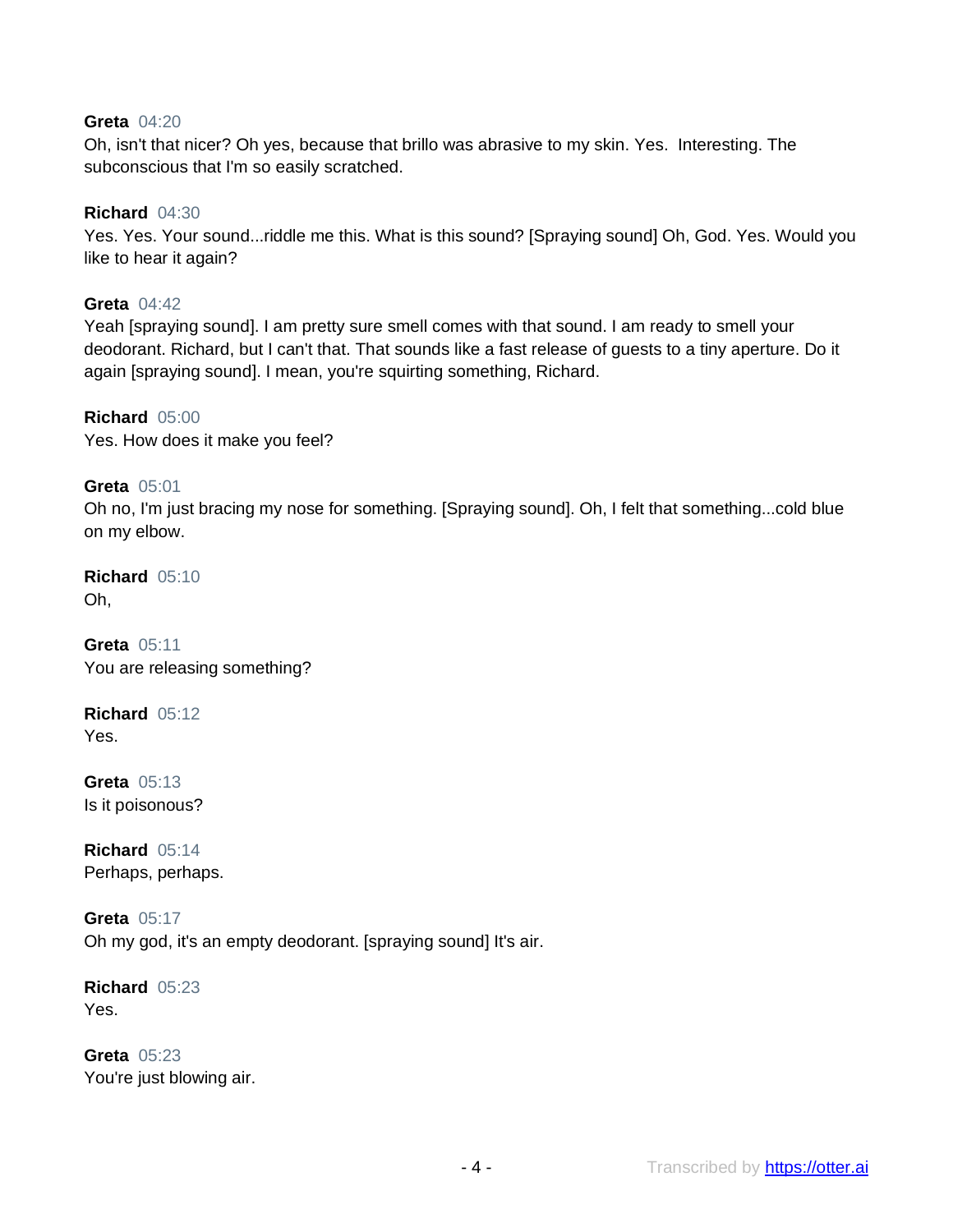**Richard** 05:25 Yes. It is to clean the dust from a keyboard.

**Greta** 05:30 Well I feel tricked, you know.

**Richard** 05:32 Here lies oh prankory. This is purely an exercise and what is that sound? And how does it make you feel? Let go of the need to get it right and just think

**Greta** 05:44 Go with the feeling first thought

**Richard** 05:45 Maybe go with the feeling first.

**Greta** 05:47 Okay. Catch the disease before I get the diagnosis.

**Richard** 05:51 Yes, exactly. Okay, now have a listen to this. [Shaking sound]

**Greta** 06:00 I mean, I am by bonfire. One minute and the next minute I'm walking on dry leaves in the forests.

**Richard** 06:07 Oh, lovely.

## **Greta** 06:08

Back home somewhere. Play it again. Yes. [Shaking sound] Oh, you're all like I'm pulling apart Velcro? [Shaking sound] Uh, yeah, I'm also taking the shit off a dry boot with a brush.

#### **Richard** 06:21

Well, I'll tell you that sound, is the sound of sea salt, in a letter envelope. In honour of my staying away two days a week. I took some sea salt when I left so that I might salt my foods.

**Greta** 06:35 Well, I would like you to be eating saltless food. Craving me with a bland palette.

#### **Richard** 06:41

I need no bland palette to crave you, Greta. That is for certain. Cover me in Red Hot Chilli Peppers? No, please don't. God. Why when you're trying for poetry, the name the worst band in God's creation. Oh, Greta. Thank you for taking part in that excercise.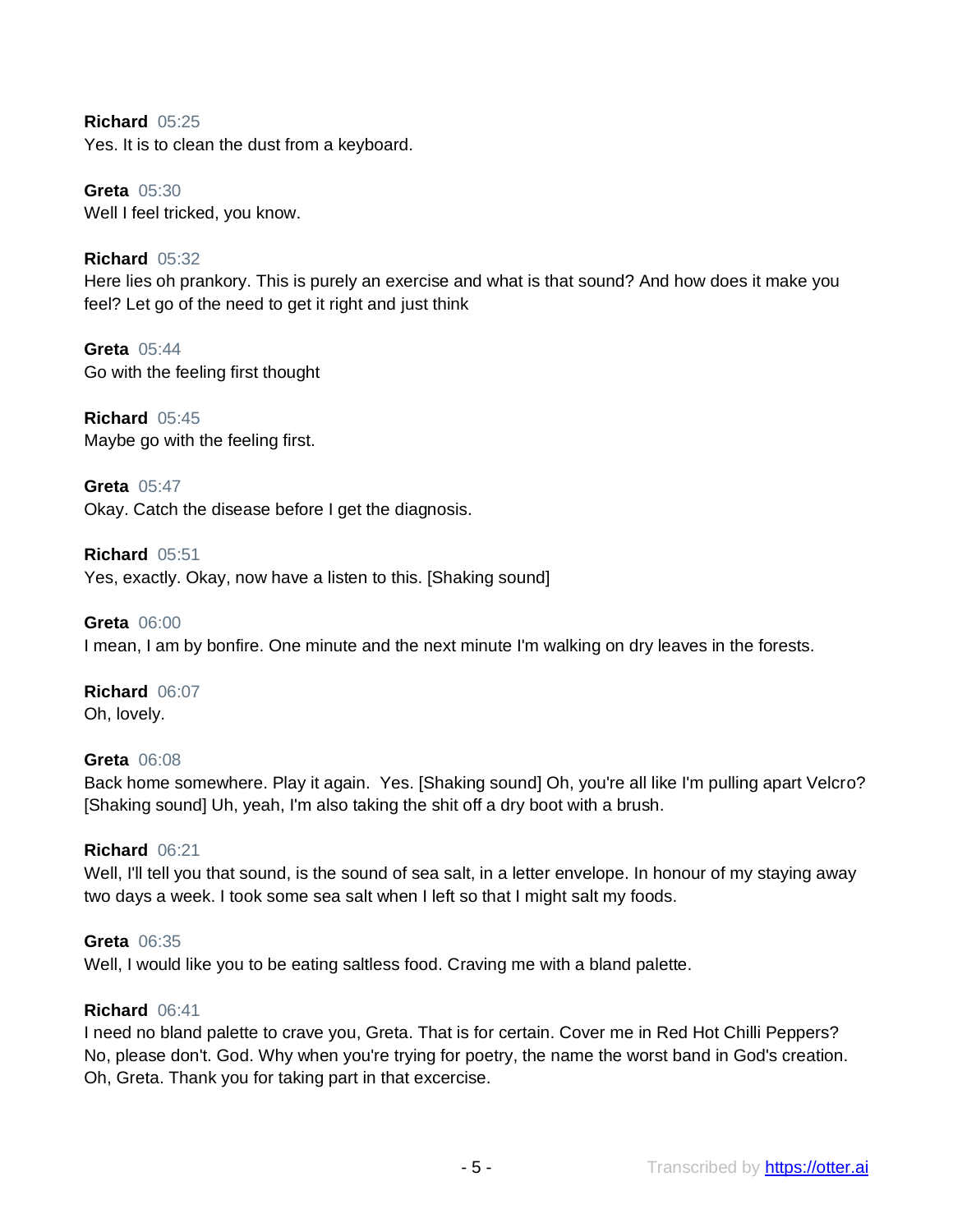**Greta** 07:01 Well, that was lovely, I'll open my eyes now.

**Richard** 07:02 Yeah.

**Greta** 07:03 I found that thrilling how wrong I could be. You know, it's a wonderful to be wrong, sometimes.

**Richard** 07:08 A rarity, indeed. as rare as the pega corn, which is a winged unicorn.

**Greta** 07:16 And what do you call a unicorn that only has one leg?

**Richard** 07:22 Uh, Stick?

**Guitar strumming** 07:23

**Richard** 07:26 Yes. Should we have a beer?

**Greta** 07:29 Yeah, I'd love a beer. [Can opening]

**Richard** 07:35 [Slurps] Oh, nice. All that's a party in my mouth. You don't have worked a long day. And by work. I mean, be alive...for another fucking day.

**Greta** 07:50 Sorry, Richard. I'm not gonna say sorry anymore.

**Richard** 07:53 Yes.

**Greta** 07:53 Yeah. I apologise too much.

**Richard** 07:55 Me too.

**Greta** 07:56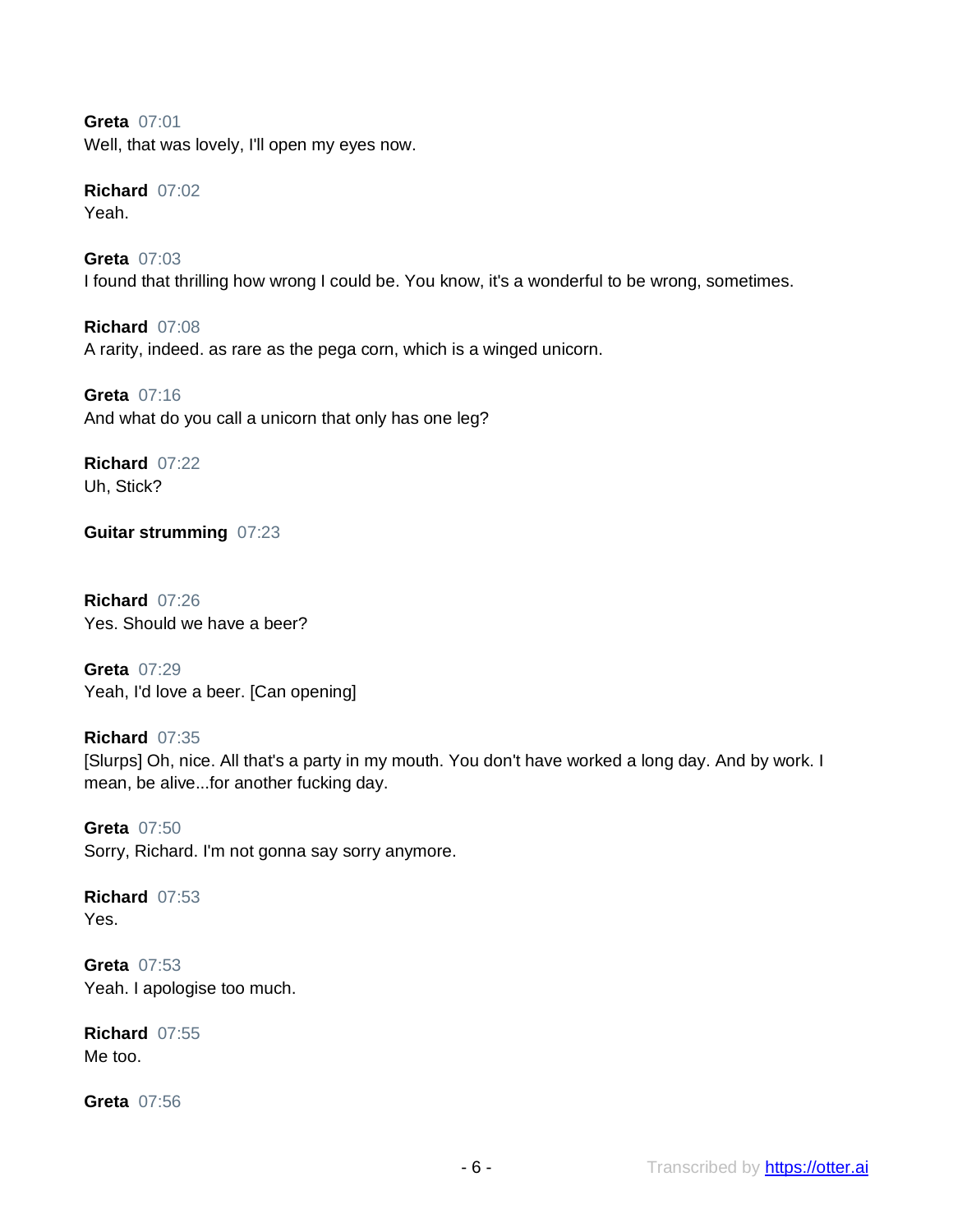Let's switch that word for different words.

## **Richard** 07:59

Oh, I like this. Yes. You know, like hell yeah. Yeah. Yes. Yes. Stand by everything.

**Greta** 08:05 Yeah.

**Richard** 08:05 You know, just say hell yeah.

**Greta** 08:07 Yeah.

## **Richard** 08:07

I spilled my coffee on your shirt. Hell yeah! [Laughs] That's, that's a funner way to live. The name of the section is...what is the origin of that phrase?

#### **Greta** 08:14

Yeah. A bird in the hand is worth two in the bush.

#### **Richard** 08:27

Yes. A bird in the hand is worth two in the bush. It is very confusing this one? Cause wouldn't you want to put the bird in the bush? It should be bird in the bush is worth two in the hand because a bird in the bush feels more valuable to me than a bird in the hand, you know? Both because I'm going to appreciate her of nature and want it to be set free. And also on the innuendo front. I'd rather have my bird in the bush than in my hand.

#### **Greta** 08:57

Well, that depends whose bush...whose bus are we talking about here? I'd rather have your hand in my bush than a bird anywhere.

#### **Richard** 09:06

Yeah, I was metaphorically referring to my penis as a bird. Hell yeah! What's the origin of the phrase? What a crutch shit.

**Greta** 09:15 Well, that's not the phrase.

**Richard** 09:17 Hell yeah.

**Greta** 09:17 No, it's not crutch. Crock, Richard.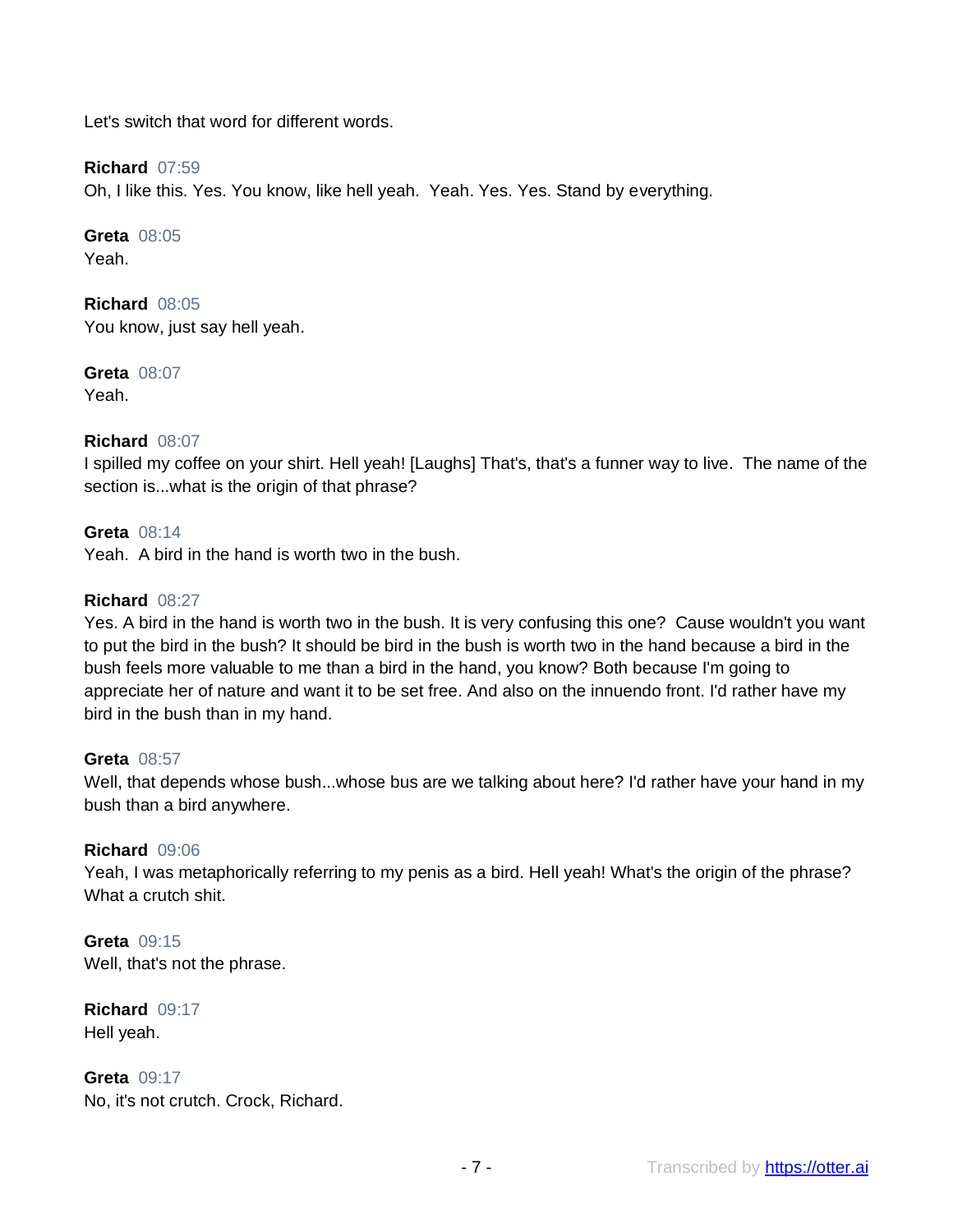**Richard** 09:21 What?

**Greta** 09:22 Have you been saying crutch all these years?

**Richard** 09:24 Yeah, and that's a crutch a shit what you're telling me right now?

**Greta** 09:27 No.

**Richard** 09:27 Crock?

**Greta** 09:28 Yeah.Crock?

**Richard** 09:29 Like those stupid shoes?

**Greta** 09:30 What are you saying, someone shat on your dick?

**Richard** 09:33 I don't...yeah, it sounds pretty bad.

**Greta** 09:36 Sounds bad.

**Guitar strumming** 09:37

**Greta** 09:43 Richard?

**Richard** 09:44 Yes.

# **Greta** 09:44

Now we come to product review. What did you think of the small bathmat that goes around the toilet?

**Richard** 09:53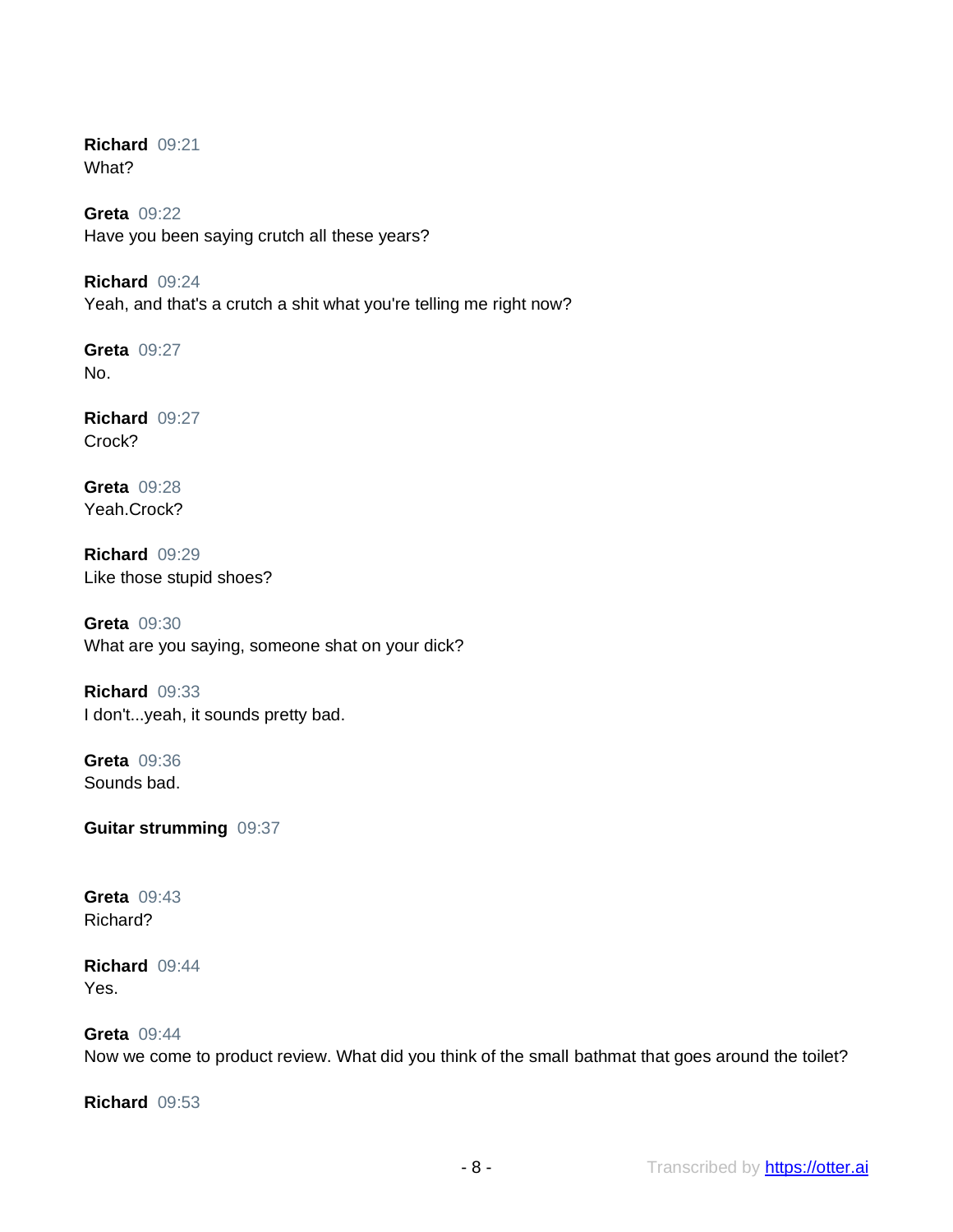You know, I'm going to give this a very low rating to fringe the John with some shag rug that it might catch the odd spray. A catcher of stench and filth unsanitary. I prefer tile beneath my feet as I approach the porcelain. Give it a negative review, or give it, as many thumbs down as you as you like. Don't clutter your shit house with rugs.

**Greta** 10:25 That's a thumbs down from Richard.

**Richard** 10:27 Yeah, that's a heavy thumbs... straight down

**Guitar strumming** 10:29

**Richard** 10:53 Now this product review, is a simple one. Soup and uh, Greta and I enjoy soup very much

**Greta** 11:06 Very much.

**Richard** 11:07 So, I would endorse it highly.

**Greta** 11:10 Isn't a beautiful how you put celery in towards the end and it keeps its crunchy.

**Richard** 11:15 Yeah, add some late crunchy vegetables to your broth. Which brings me to another point. I love broth mind you but Greta, you have a certain affinity for the broth.

**Greta** 11:26 I prefer the broth.

**Richard** 11:30

I remember one time didn't we go for a soup at a restaurant. We ordered the same soup and at the end of it, I was left with broth and you are left with chunks. What a way to see how we complement one another.

**Greta** 11:42 So now we order one soup.

**Richard** 11:44 Yeah. I take the broth.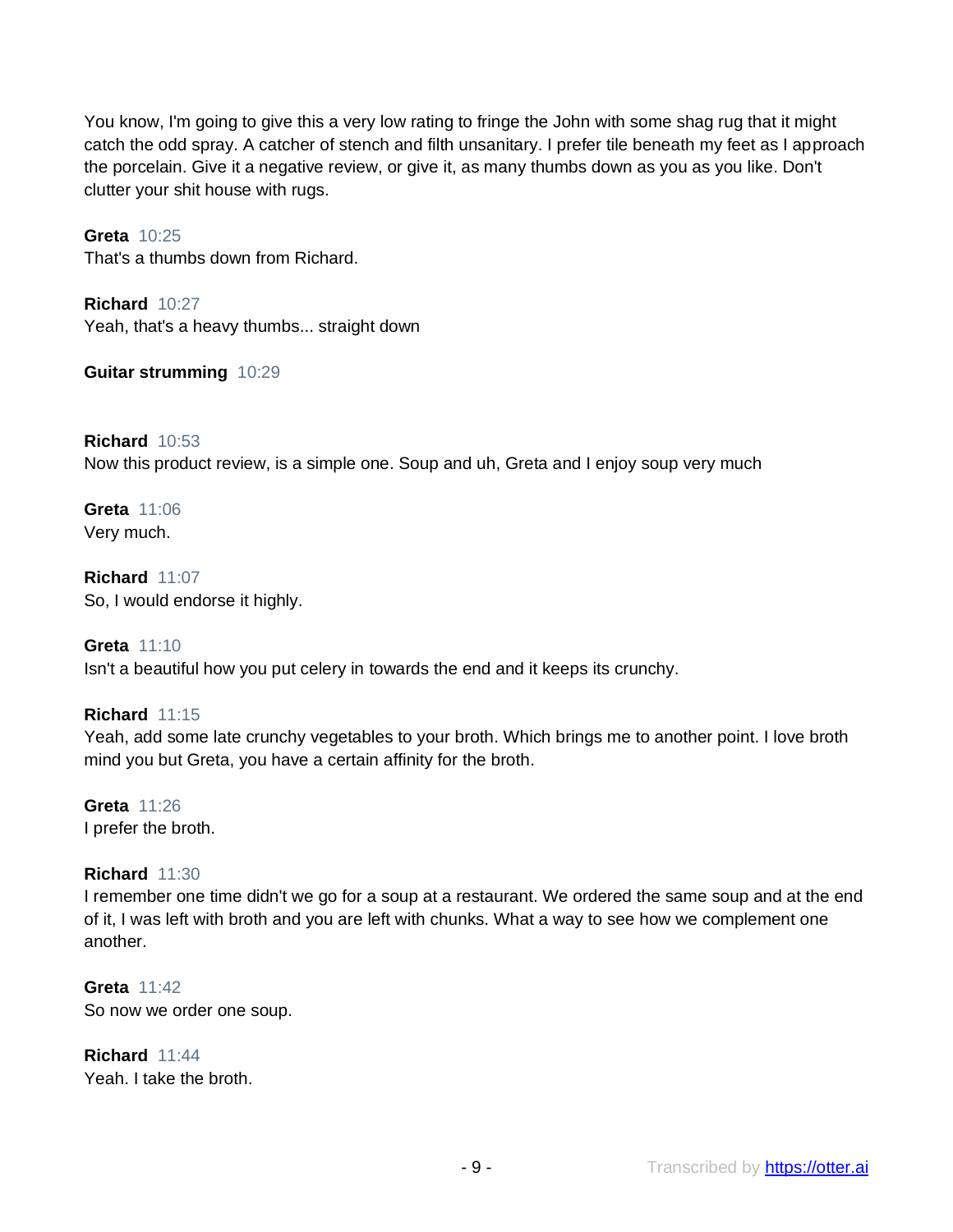**Greta** 11:46 I take the chunks.

#### **Richard** 11:48

Just one so please do spoons. Or hey, why not? One soup? One spoon, one fork.

#### **Greta** 11:56

I would like to introduce a new section this week. Turn your grievance into a pleasure.

#### **Richard** 12:02

Oh goodness gracias..an expression I've been working on that combines English and Spanish. When translated means Oh, goodness, thank you.

**Greta** 12:14 Richard?

**Richard** 12:15 Yeah.

**Greta** 12:16 I have a grievance.

**Richard** 12:17 Okay. I think I see how we got here. And I think I've probably got a grievance now too, but carry on.

#### **Greta** 12:26

Thinking about how you grew kale. And then when you found the caterpillars that turn into moths, in the veins of the kale.

**Richard** 12:37 Yes.

#### **Greta** 12:37

And you were so grossed out. You throw it away. What of that wasted kale? Why not eat them?

## **Richard** 12:44

You know, worms make me feel things in my loins that I don't like.

**Greta** 12:48 Oh, yeah.

**Richard** 12:48 You know.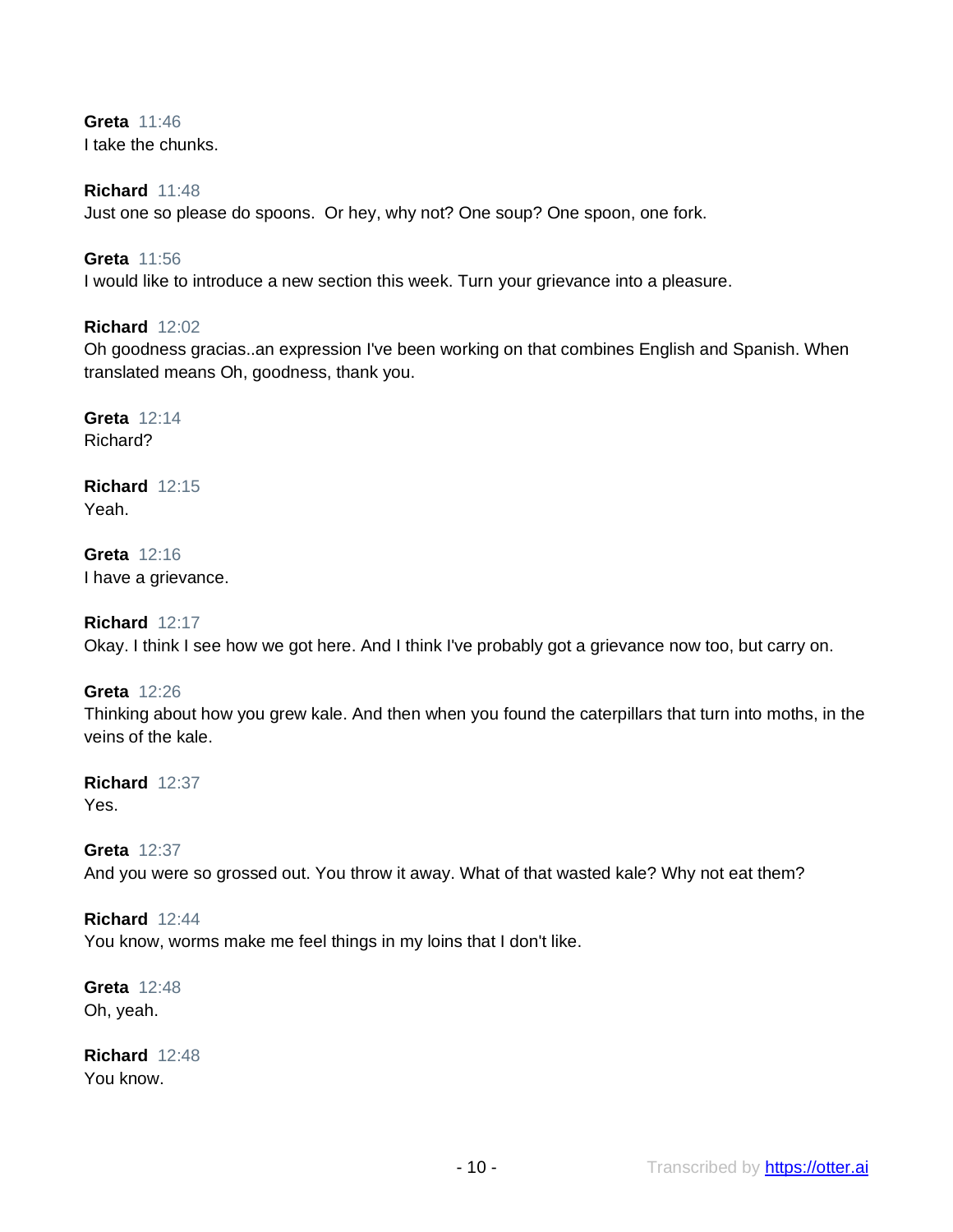## **Greta** 12:49

Is it connected? Do you remember? I don't like it. When I see a caterpillar. I feel it in the tip of my penis. Is it because it looks like it?

**Richard** 12:51 I don't know. They are twinned in some way

**Greta** 12:52 Or you don't like the thought of them on your dick?

**Richard** 13:04 I don't like the thought of it in.

**Greta** 13:06 Going up the hole?

**Richard** 13:07 I don't like that fucking guy looking for a nice place to nest and snooze in my...you know?

**Greta** 13:17 Yeah, no one would want that. Well, you never know.

**Richard** 13:22 There's something for everyone, you know?

#### **Greta** 13:24

I mean, and also he might be helping you plug it up for the next guy who's even worse. You might some thankful for the green one. He's not spikey, he's not like a fucking disaster.

**Richard** 13:37 Yes.

**Greta** 13:37 It's snug, you know. He fits just right.

#### **Richard** 13:39

Yeah. Wow, I never thought of that. That's helping things. Yeah, he's just plug in the gates, you know, in case some fucking some parana tooth dick snake.

**Greta** 13:49 Yeah, the umbrella of snake fish.

**Richard** 13:52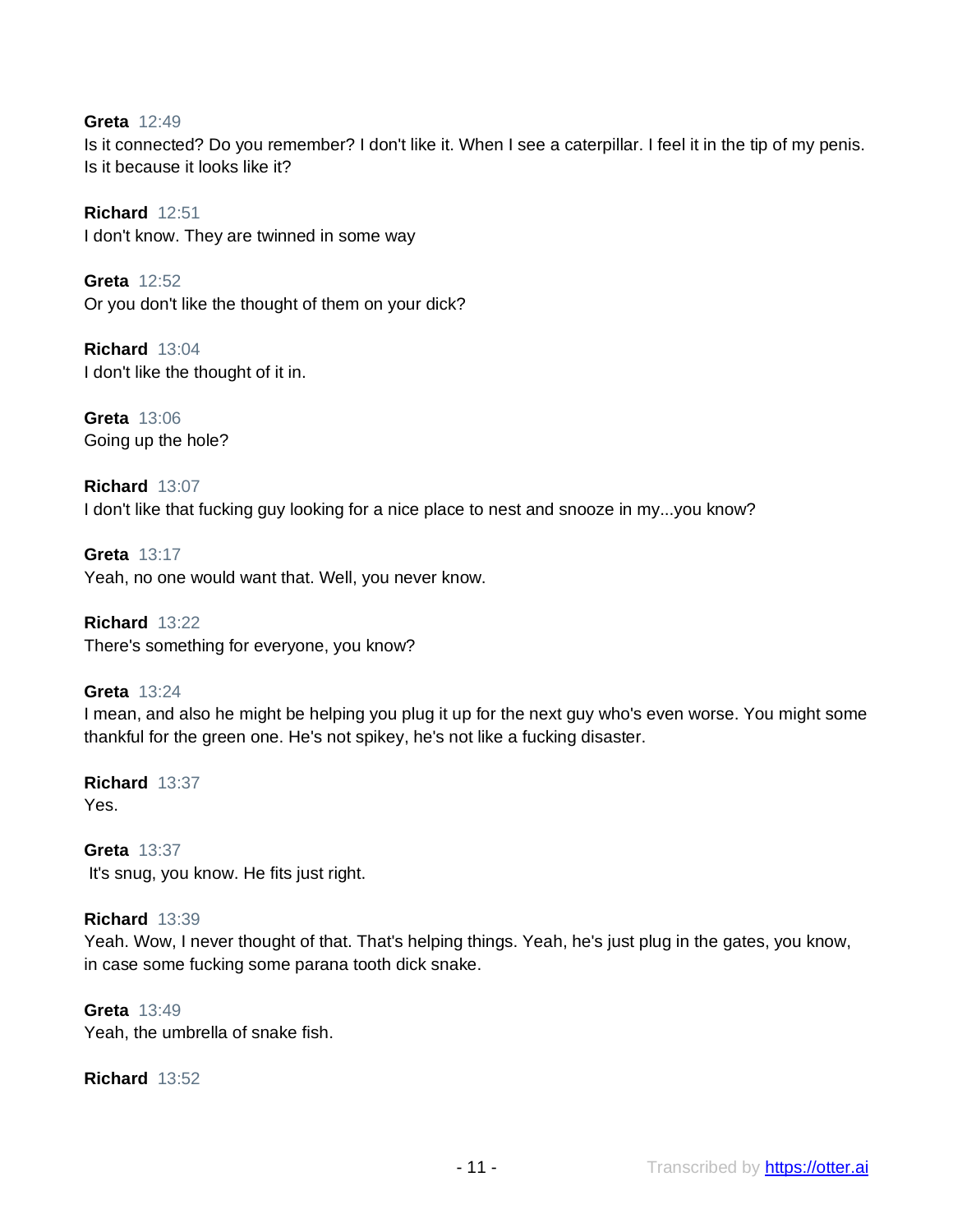Yeah, it's not real. You know, some fish swims up and opens his head like an umbrella and you can't get them out. I would be thankful at that point. You know if it was this or that, Richard?

## **Greta** 14:03

Yeah, I mean, you will be shoving him in there yourself up saying I'm sorry. You know where you're going. You know, head down

## **Richard** 14:09

Oh God And you go, and I need you right now. Yeah. And he's just there. You know, waving his fucking I don't know how many legs he's got.

## **Greta** 14:16

He's a hero. Now. You know, he's only got those stubby little toes barely

## **Richard** 14:20

Just picturing him sticking his hands out, you know, and that gesture of like, what's going on here? What you know that like when you're bending up the elbow and you're sticking your hands like when I don't...what what? You know, I'm picturing doing that with all his legs going. What do I get out of it? Yeah, just just Yeah, cross your fold your arms and get in. You know, you'll come out in a little while after this fucking umbrella fish

#### **Greta** 14:41

He'll fly out Richard. He's hatched by then.

#### **Richard** 14:43

Oh, god dammit. chrysalis forming in my urethra. Ah, Christ on a fucking horse made out of shit balls of fire. I do not like it. I do not like it. And then one, one old day you're snoozing. You're having your afternoon nap and oh and doesn't some math regal fourth...

#### **Greta** 15:04

Beautiful butterfly, Richard. Oh yes, beautiful butterfly, yeah. Perfect Metro colour butterfly

#### **Richard** 15:11

Oh wouldn't we all love that and then just flies away. You know, taking a little shit on my dick head as it does in a little farewell present by was my first shit read in your peepee.

## **Guitar strumming** 15:21

#### **Richard** 15:29

Yes, well, we're nearly to the end of our episode, I believe. And we've got some listener questions to to discuss here. Shall I shall I? Shall I riddle you the first question? Riddle me. Turn me on Greta. I gotta tell you it turned me on when you said riddle me like that. I don't know why. Anyhow, let's get to it. Hell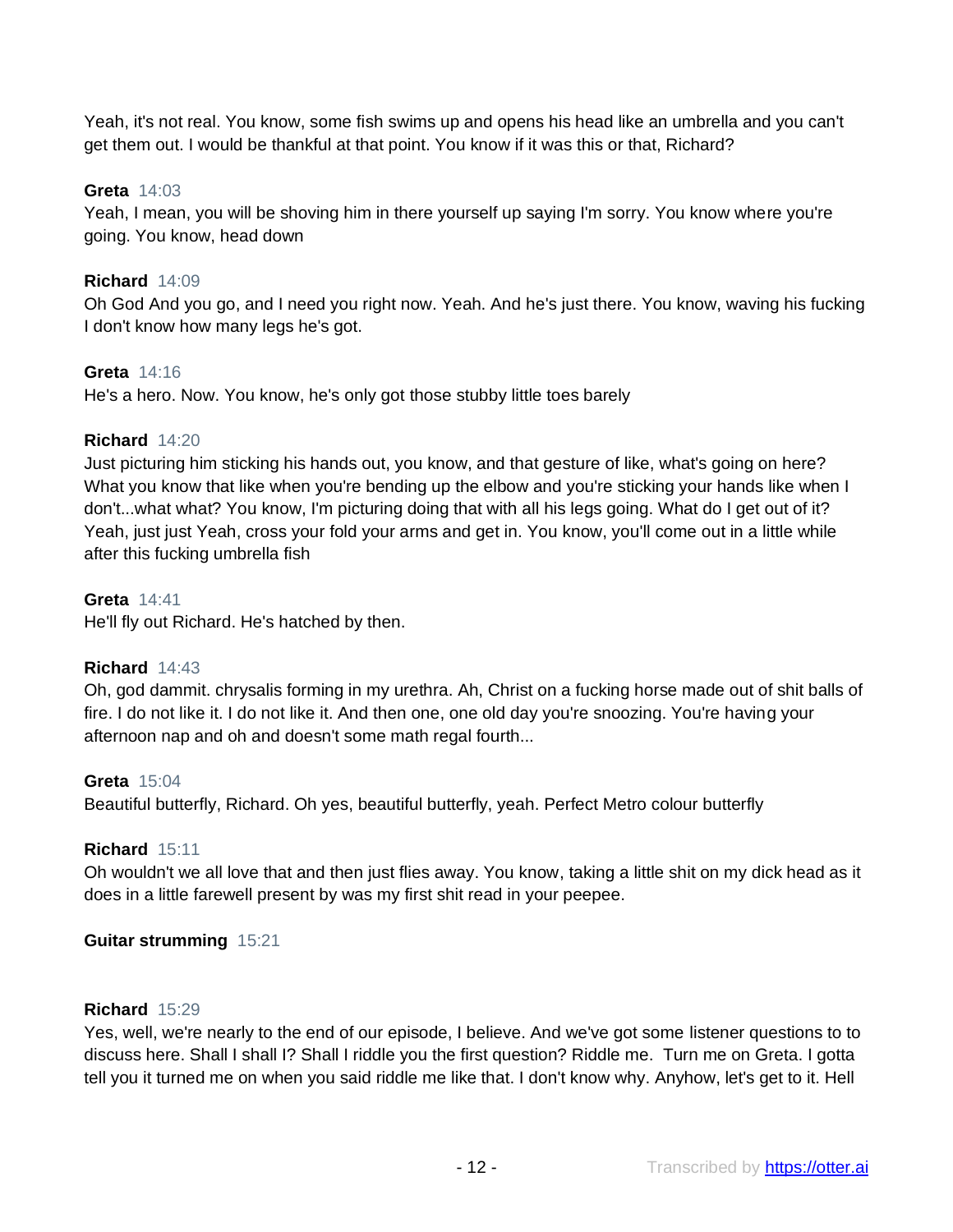yeah. I will riddle Greta. I find it a very interesting question. Do you become attached to inanimate objects? And do you ever feel guilt when choosing between two objects of the same kind?

**Greta** 16:09

Your ankle bells? I could not throw them away.

**Richard** 16:14 Why would you throw my ankle bells away? I didn't know they were... they nice,

**Greta** 16:19 Well, they're cluttering on the jangle.

**Richard** 16:21 Okay, here's another grievance is that I would very much like you to turn into a pleasure.

**Greta** 16:26 I have a listener question for you, Richard. This is a man in Maine, who has a foot fetish.

**Richard** 16:33 Oh.

**Greta** 16:34 But he's wife has a foot phobia.

## **Richard** 16:37

Oh god, that's a real pickle, you're in there, friend. You have a foot fetish. Your wife is afraid of feet, you know. Cut off her feet, she doesn't have to look at him anymore. You can go in the next room and have at it. Everybody wins.

**Greta** 16:52 Nicely done, Richard.

## **Richard** 16:54

I would say...maybe try to talk to your wife about her fear of feet. And she should go to therapy and all that. And maybe you should go to a little therapy to you know, feed her nice, but I'm not like you know, put your foot in my butt and then put your other foot in my face while I look at it while you're, you know, jamming your toes up my asshole. I want to I want to feel your toe in my ass while I look at your other toe. So I know what I'm getting. You know, by comparison, I can go yeah, that's what's in my house. That thing I'm looking at. You know, you might do that. I don't do that.

## **Greta** 17:30

I would have to lie on my side.

**Richard** 17:33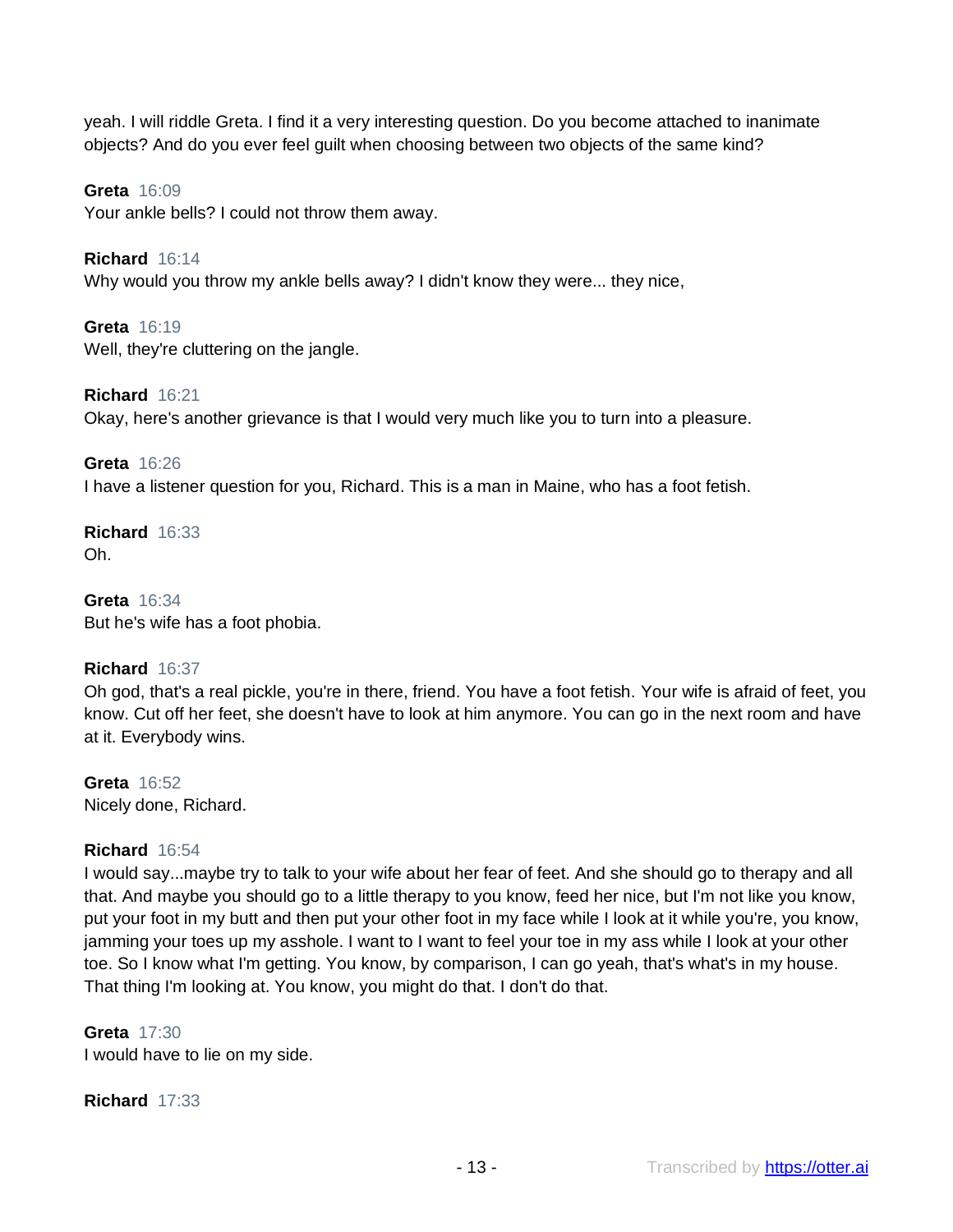Yeah, let's try to work out the math here. So, you're on your back, say and you just got one foot kind  $of...$ 

**Greta** 17:39 Yeah I'll have to twist a little to get it up there.

**Richard** 17:42 Just pull your knee in towards your chest, point your toe

**Greta** 17:45 Stretching my hamstring

**Richard** 17:46 Stretching my asshole too.

## **Greta** 17:48

Yeah, but my, my toes facing me. Not you. Do you mind looking at the back of it? You're gonna have to rotate.

**Richard** 17:55 So we're on the first foot only right now.

**Greta** 17:58 One's in the asshole?

## **Richard** 17:59

Yeah, one's bird in the bush. Getting real filthy here. But yeah, you're cornhole and me with that...second toe, if you can manage the big toes a little bit frightening. You know, I'm just kind of straddling you there. And I'm looking at your ring toe thinking, God, that's what's in my ass right now. And that's something. I kind of get it. [Laughs]. Right listener questions. Greta, yeah. Do you believe in ghosts? And if so? Have you ever seen one?

#### **Greta** 18:36

While this reminds me of my ghost penis dream, where I looked down at my vagina. And a penis was coming out of it, but the wrong way.

**Richard** 18:52 Oh. what iceberg is that the tip of?

**Greta** 18:56 Exactly who has been in there?

**Richard** 18:58 Yeah, who is in there?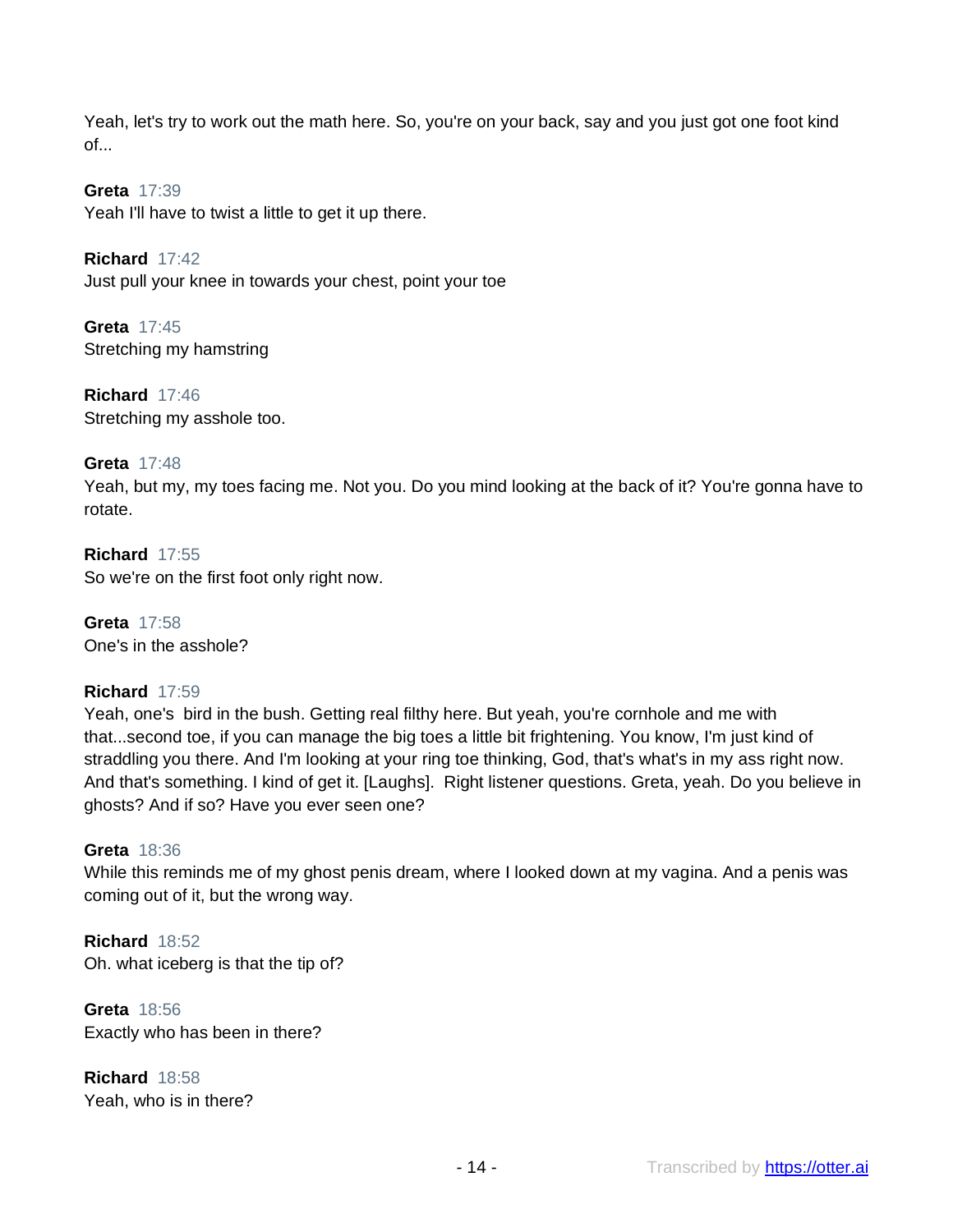## **Greta** 18:59

All this time? Well, maybe it's a ghost of Dick's past.

#### **Richard** 19:04

Oh god, Greta. Maybe you need to have this purging of dicks past to receive my nice penis.

#### **Greta** 19:11

They need to be pulled out of me like a magician's tissues. They were knotted to one another and it's a never ending string.

## **Richard** 19:20

Holy moly.

#### **Greta** 19:21

Oh, we must pull them out one by one. We could perform an exorcism.

#### **Richard** 19:26

Maybe that would be nice overnight, you know, of an evening light a few candles and exercise...all those dicks, you know, dance macabre with them where I might join hands to become at peace

**Greta** 19:42 Yes. Form a ring.

**Richard** 19:44 Yes. And dance around...

**Greta** 19:47 Around the fire or...

**Richard** 19:48 Burning bush. To get biblical here.

#### **Greta** 19:51

There's a question here. What was the first thing you noticed about Greta? And this is from another Greta. Also named Greta.

#### **Richard** 20:01

The first thing I noticed of Greta might have been her wisdom that poured forth out from under her fringe and her gentle way. And you know her beauty as well. I must confess.

## **Greta** 20:22

Lovely to hear, Richard. I have to admit that this Greta is me. It was me that wished to know.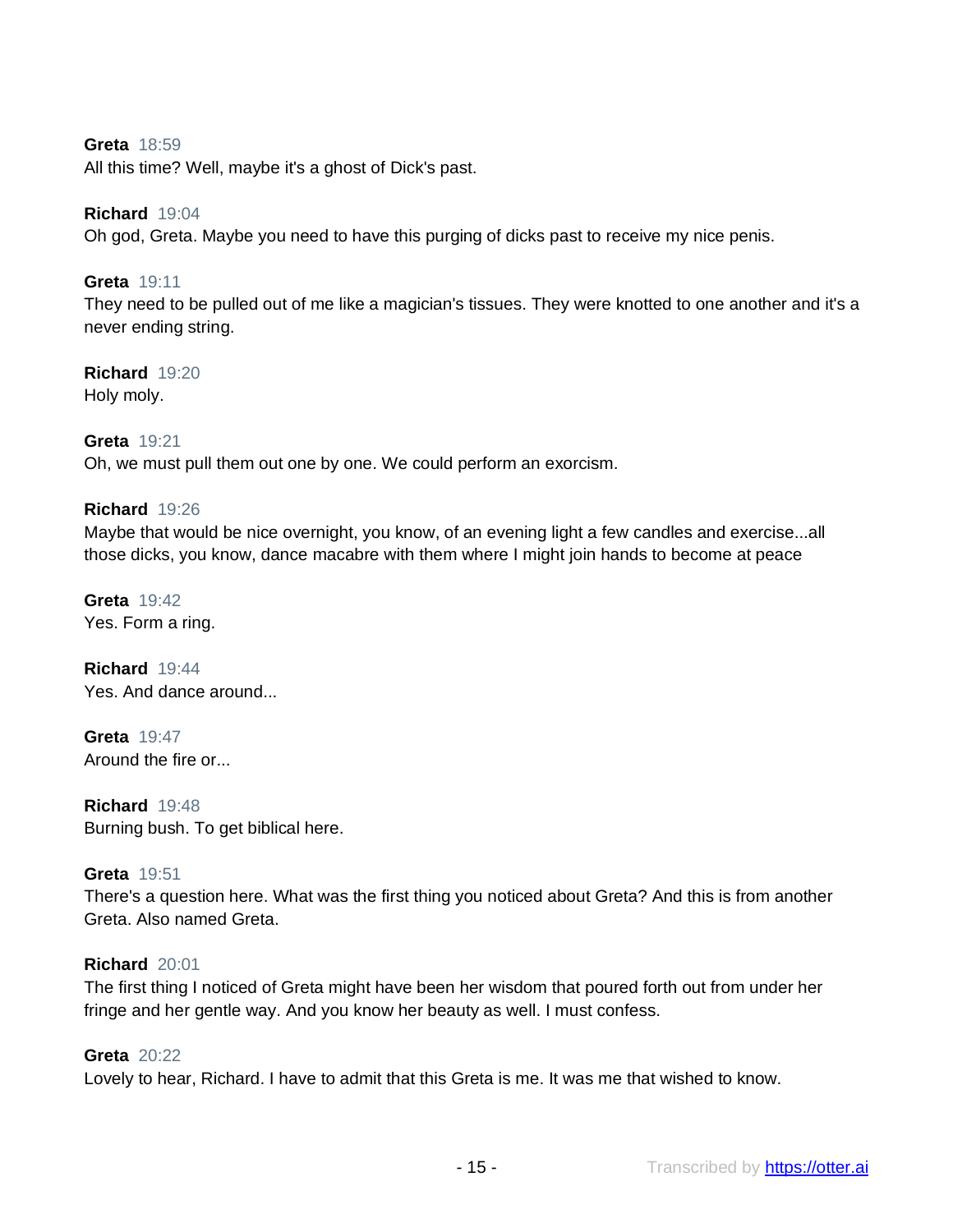**Richard** 20:30 Oh.

## **Richard & Greta** 20:30

[Singing] How to get the most (how to get the most), How to get the most (how to get the most)....our of your partner.

**Richard** 20:45 Uh hi.

**Greta** 20:47 Good start, Richard

**Richard** 20:48 **Thanks** 

**Greta** 20:49 Take it from there

**Richard** 20:50 Fuck yeah. If you've enjoyed Richard and Greta's podcast, you might also enjoy following us on our social media.

**Greta** 20:57 Yeah, we're on Twitter @RichardandGreta.

**Richard** 20:59 We're on Instagram, @RichardandGreta.

**Greta** 21:02 We have a Patreon page 'Richard and Greta', if you want to give us money, we're totally open to that.

**Richard** 21:07 What else are we on, Facebook? Did you say that?

**Greta** 21:08 Facebook, you know, it's my favourite.

**Richard** 21:10 Yeah everyone's. I mean fuck Facebook, but look if you're there, get on in the waters nice.

**Greta** 21:16 Oh, controversy.